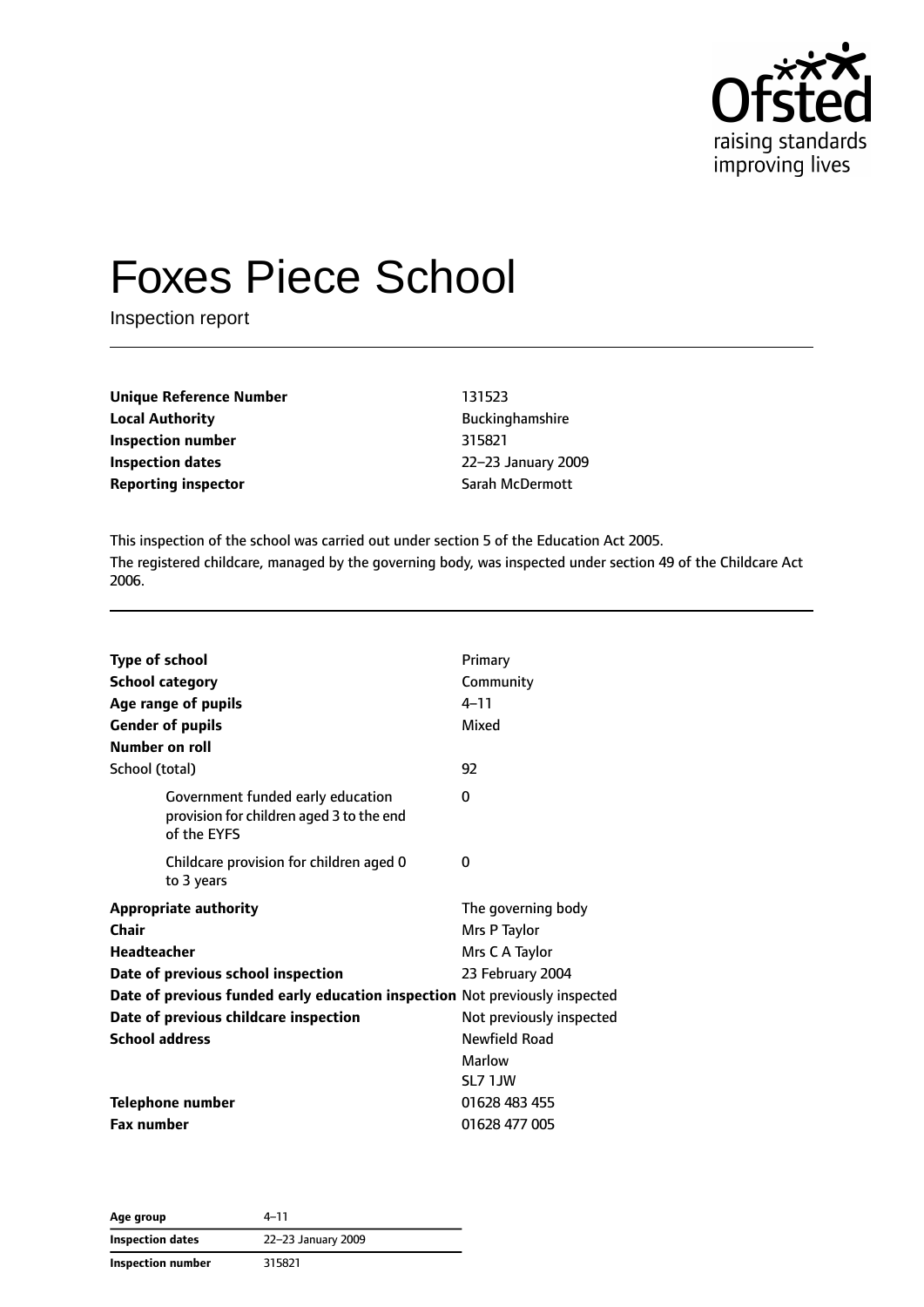.

<sup>©</sup> Crown copyright 2009

Website: www.ofsted.gov.uk

This document may be reproduced in whole or in part for non-commercial educational purposes, provided that the information quoted is reproduced without adaptation and the source and date of publication are stated.

Further copies of this report are obtainable from the school. Under the Education Act 2005, the school must provide a copy of this report free of charge to certain categories of people. A charge not exceeding the full cost of reproduction may be made for any other copies supplied.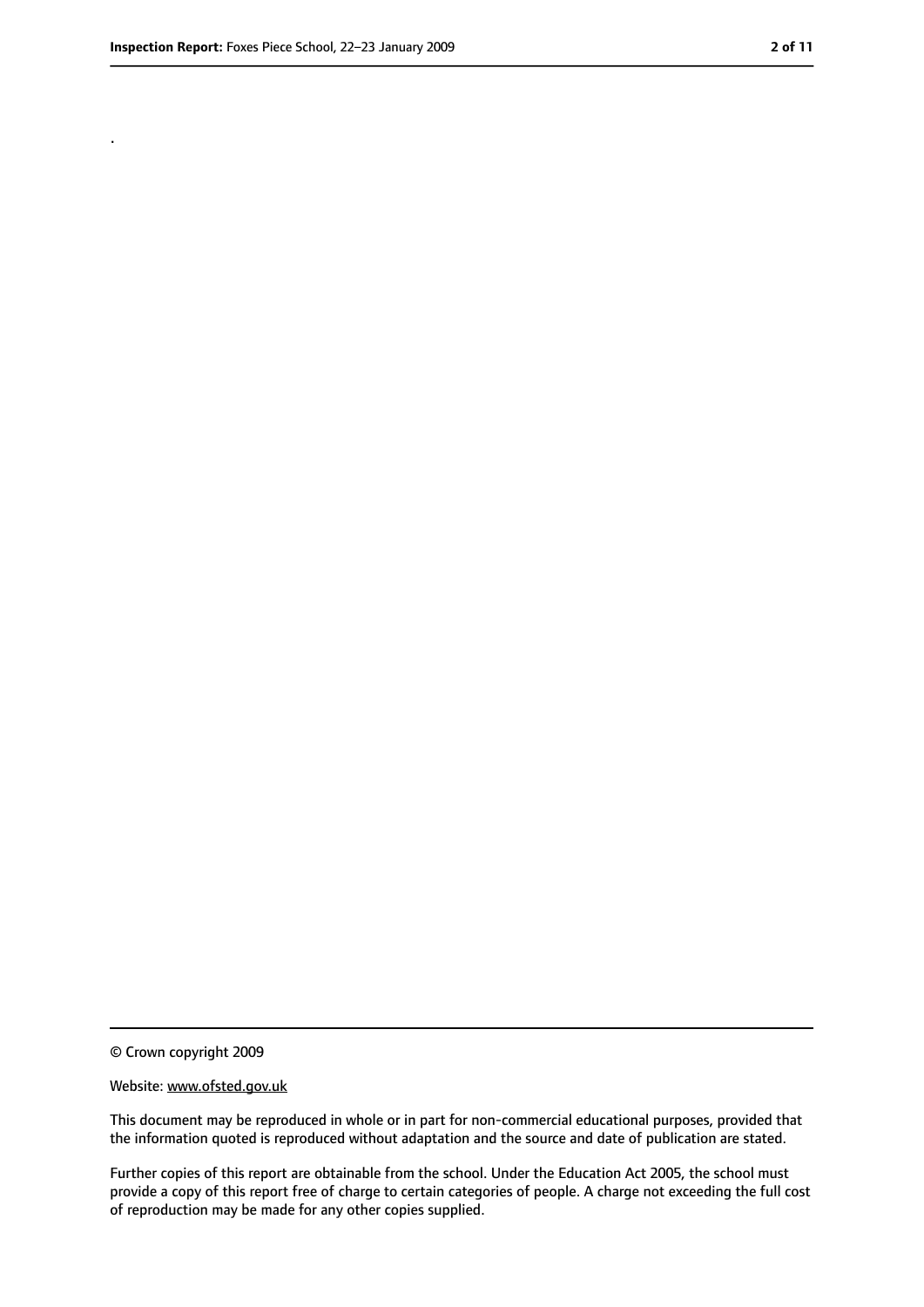# **Introduction**

The inspection was carried out by one Additional Inspector.

## **Description of the school**

Foxes Piece School is a small primary school situated on a housing estate on the edge of the town of Marlow. It has a higher proportion of pupils eligible for free school meals than other primary schools. The vast majority of pupils are from White British backgrounds. Few pupils have a mother tongue other than English. The proportion of pupils who need extra help because they learn slowly or have behaviour difficulties is higher than the average. The school has gained several awards, including the National Healthy School Award and the Early Years Quality Assurance Award. The school has a separate Reception class in the Early Years Foundation Stage (EYFS), and mixed-age classes for all other year groups. There is an on-site day-care nursery (Red Fox Day Nursery) and a pre-school (Stepping Stones) which are not managed by the governing body.

## **Key for inspection grades**

| Grade 1 | Outstanding  |
|---------|--------------|
| Grade 2 | Good         |
| Grade 3 | Satisfactory |
| Grade 4 | Inadequate   |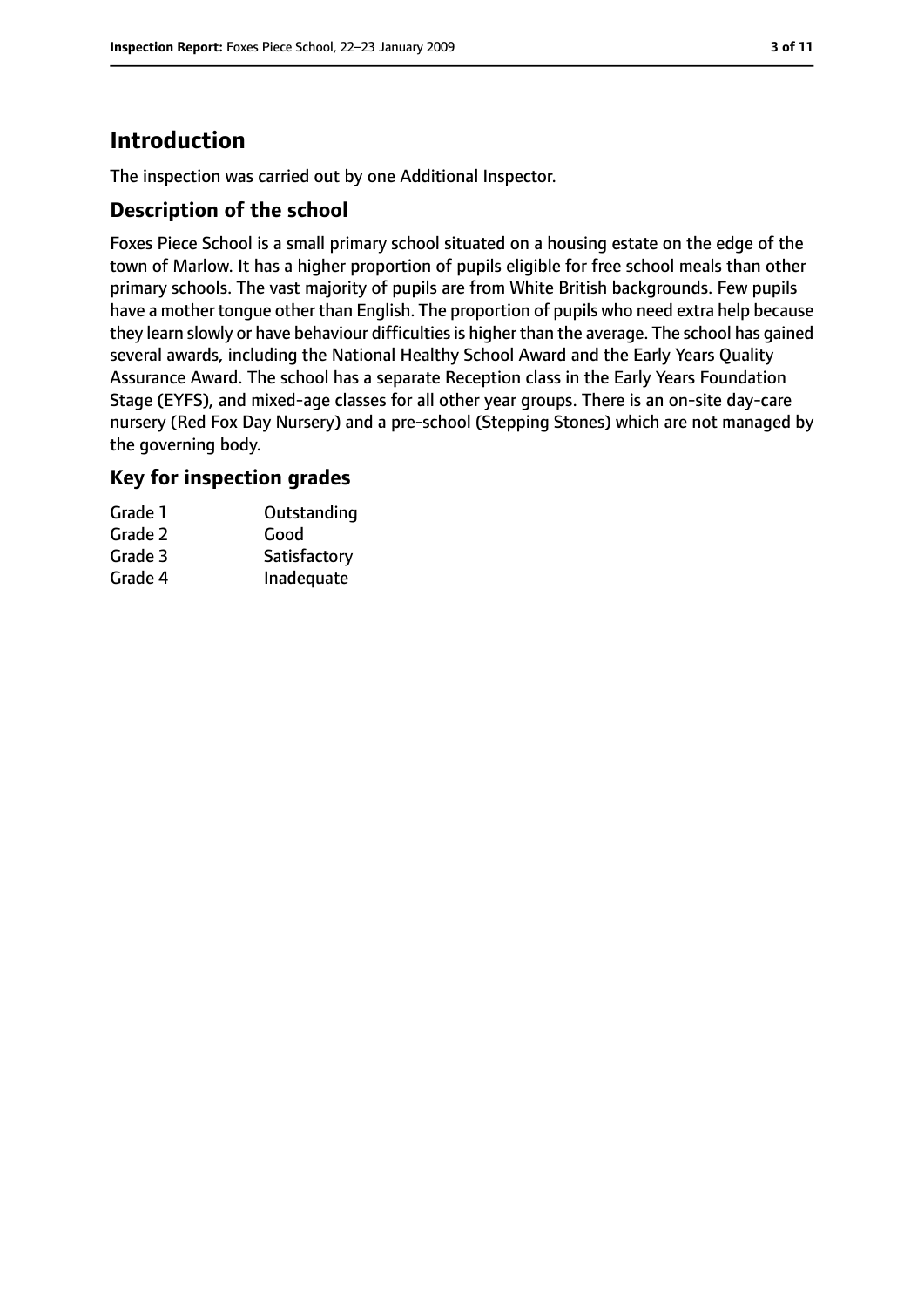# **Overall effectiveness of the school**

#### **Grade: 3**

Foxes Piece School is a satisfactory school. Children make a good start in the EYFS and make good progress, given their generally low starting points. They enter Year 1 with skills that are below expectations for their age and make satisfactory progress, to leave Year 6 with standards below the national average in English, mathematics and science. Girls and boys make similar progress. However, not enough pupils reach the higher levels in their national tests at Year 2 or Year 6.

Parents are pleased that their children are happy and well cared for. One parent commented, 'Staff always put the well-being of the children first', and another wrote, 'I wouldn't want my child to attend any other school'. Care, guidance and support are good overall. The school knows the family community very well and supports pupils and parents with sensitivity and good practical advice. It is particularly good at supporting pupils who are vulnerable or who easily become frustrated. Consequently, pupils who attend the Nurture Group are coming on in leaps and bounds in their social skills.

The personal development of all pupils is good. Pupils know how to lead healthy and safe lives. They, and all staff, take part particularly enthusiastically in the daily 'Wake up and shake up' routine. Pupils enjoy coming to school because they feel safe and get on well with their teachers. One girl reported, 'It's like a big family here!' Pupils' spiritual, moral, social and cultural development are good. Staff manage behaviour well and are adept at diffusing possible incidents, with the result that pupils are invariably sensible and orderly. The school has worked effectively with parents to emphasise the importance of regular attendance. Rates of attendance are now good. There is a genuine community feel in the school, as older pupils willingly take on responsibilities and help the younger pupils at lunch.

Teaching and learning are satisfactory. The quality of teaching is not consistently good enough to ensure that pupils make more than satisfactory progress. Teachers are well organised and plan the activities carefully. Work is satisfactorily matched to different ability groups, but is not always at a sufficiently individual level to ensure the more able achieve what they are capable of. The curriculum is satisfactory. It is well adapted for the pupils in the Nurture Group. Opportunities for writing have improved since the last inspection. Nevertheless, there has been insufficient evaluation of the curriculum to see why some pupils do not make expected progress. Academic guidance is satisfactory. Teachers mark work carefully and add encouraging comments.

The leadership and management of the school are satisfactory. The headteacher and deputy headteacher work well as a team to ensure that problems outside school do not detract from the pupils' happiness in school. Leaders know what is going well and what needs improving. However, they are not yet consistently checking that all activities and projects are having a positive impact on raising standards and achievement. They are starting to set more realistic and challenging targets to ensure that the more able reach their potential. The school has made satisfactory improvement since the last inspection and has satisfactory capacity to improve further.

## **Effectiveness of the Early Years Foundation Stage**

#### **Grade: 2**

Children make good progress in the Reception class. The majority enter with skills that are well below those of most children of the same age, particularly in communication, language and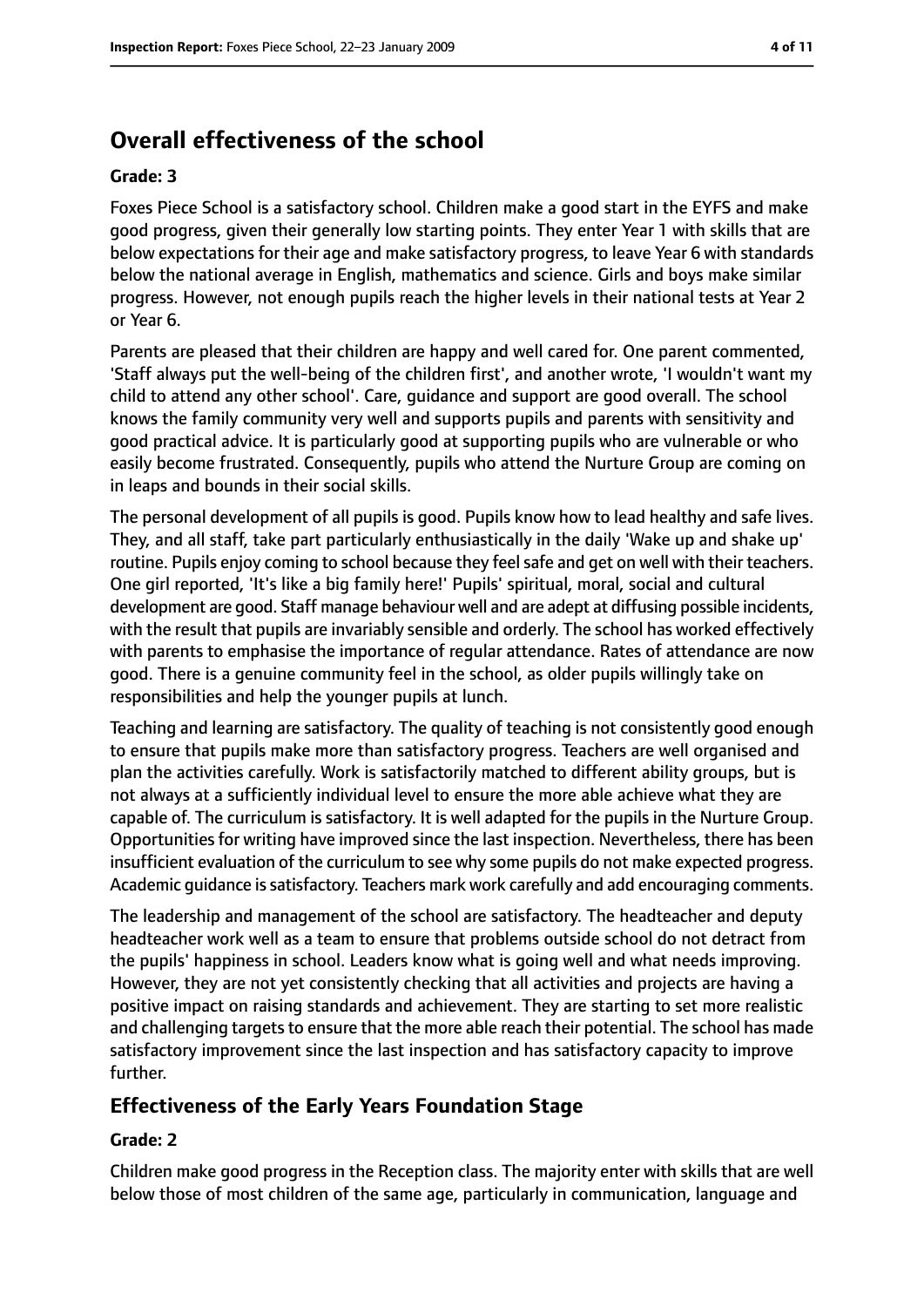literacy, and personal development. Although by the time they move on to Year 1, their skills are below national expectations, this represents good achievement from their starting points. The teacher and teaching assistant work well together to provide caring yet stimulating surroundings and activities. Children have plenty of opportunities to explore and have a go at activities that they have not experienced before. The staff do not let mud and rain prevent children finding out more - rows of wellington boots are on hand! They carefully organise sessions of literacy and numeracy for just the right length of time. As a result, children make particularly good progress in linking sounds and letters. Adults converse with children in a relaxed way, but also ensure that children speak clearly in sentences to promote their language skills. The welfare of the children is excellent. Children are extremely safe and sound. The Reception class is managed well. The new leader is quickly getting to grips with useful ways to gauge the progress of the children. She is aware that links with the neighbouring pre-school, as well as a smoother transition to Year 1, are not fully established so as to build up a positive foundation for productive and smooth learning later on.

## **What the school should do to improve further**

- Ensure that the quality of teaching and learning is more consistently good, so as to raise standards and achievement in English, mathematics and science.
- Ensure that the more-able pupils have more opportunities to enable them to reach higher levels.
- Ensure that development planning routinely identifies the impact of strategic decisions on pupils' academic achievement.

A small proportion of schools whose overall effectiveness is judged satisfactory, but which have areas of underperformance, will receive a monitoring visit by an Ofsted inspector before their next section 5 inspection.

# **Achievement and standards**

#### **Grade: 3**

In 2007, standards were below the national average for reading, writing and mathematics by the end of Year 2. At the end of Year 6, standards were below average in English, mathematics and science. At both key stages, very few pupils attained the higher levels. Pupils made satisfactory progress overall from their starting points. In 2008, although the previous three years had shown an upward trend, standards for pupils in Key Stage 1 dipped, and were exceptionally low for reading, writing and mathematics. However, the unvalidated national tests for Key Stage 2 indicate that pupils reached levels below the national average in all three subjects and achieved satisfactorily over their time in school. As with previous years, too few pupils gained the higher levels.

Currently, pupils are making satisfactory progressin Years 1 to 6. Pupils with learning difficulties and/or disabilities, including those with behavioural difficulties, achieve satisfactorily. The small number of pupils who do not speak English at home, or who are from different ethnic backgrounds, also make satisfactory progress. However, more-able pupils do not achieve as well as they should in all subjects.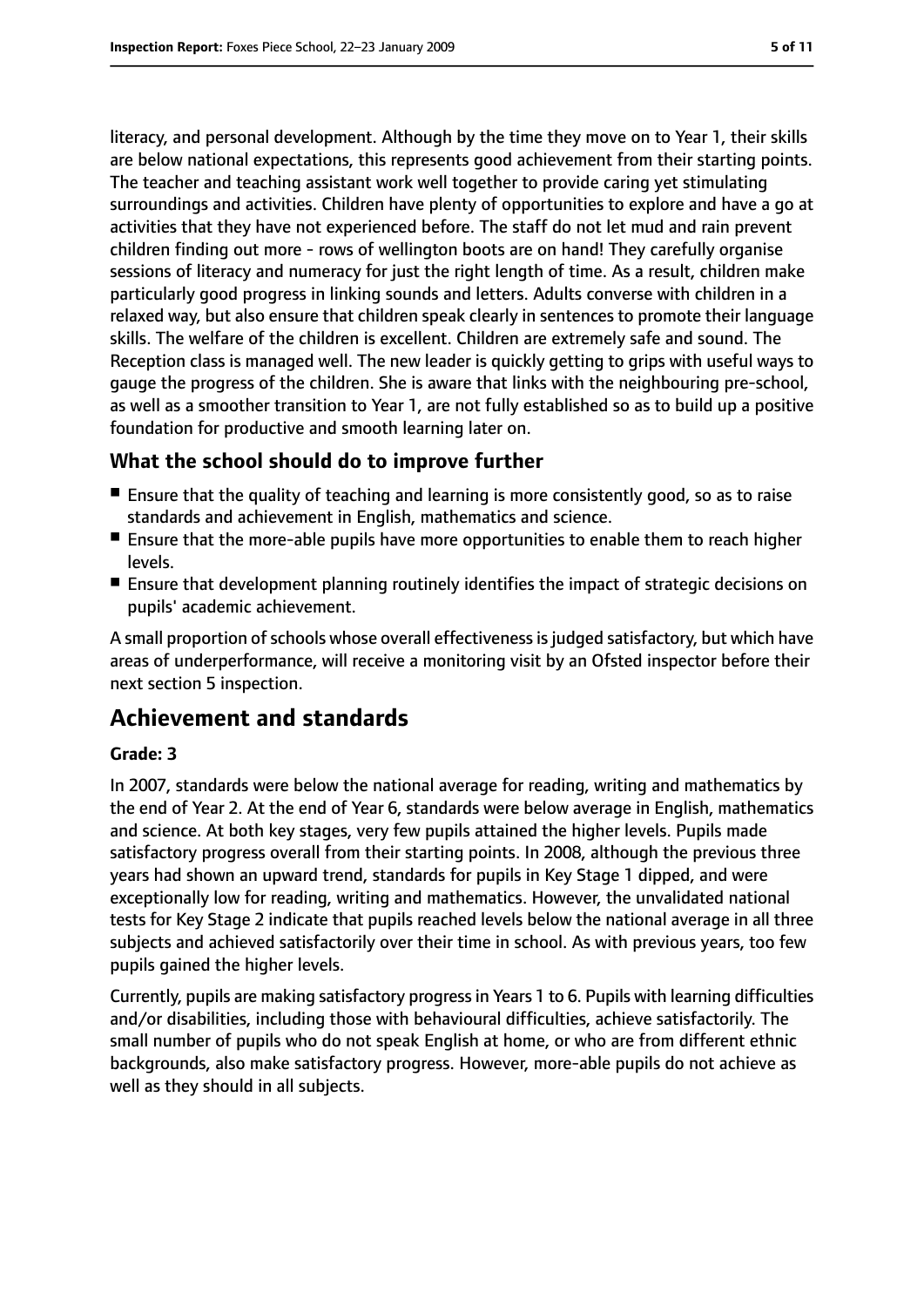# **Personal development and well-being**

#### **Grade: 2**

Pupils enjoy coming to school because they have plenty of friends and can turn to adults if they have any worries. They are polite and chatty, and are good ambassadors for their school. Although there are a few pupils who on occasion find it difficult to concentrate or relate to others appropriately, behaviour is good and pupils move around sensibly and safely. Pupils know right from wrong and are well involved in devising and supporting the school rules. They are confident that bullying is rare and is dealt with effectively should it occur. Pupils are starting to grow in their knowledge of other cultures and faiths. The pupils in the Nurture Group, in their Indian topic, enthusiastically talked about auto-rickshaws and bullock carts, and excitedly prepared perfumed sweets. In assembly, all the pupils quietly and respectfully bowed their heads during the time for reflection. Pupils eat healthy packed lunches, and take a good amount of exercise by walking to school or joining the active after-school clubs. The older pupils are proud of their roles as house captains. They relish the chance to run stalls to raise money for charities and their library. However, pupils would like more of a say in running the school council and organising where they sit at lunchtimes. Pupils' sound achievement in literacy and numeracy are preparing them satisfactorily for moving on to secondary school.

# **Quality of provision**

## **Teaching and learning**

#### **Grade: 3**

The quality of teaching is satisfactory. At times, the quality of lessons can be good, but the consistency is not even across the school. Teachers have built up good relationships, so pupils feel comfortable and at ease in their learning. Most pupils try hard to please their teachers, although there are a few who lack interest when the pace of the lesson slows. Teachers manage behaviour well, so learning is rarely disrupted. Teaching assistants give pupils encouraging support, but on occasion do not give sufficiently accurate academic guidance. Teachers plan activities well to capture pupils' imagination. In a good lesson in the Year 5 and 6 class, pupils improved their speaking, listening and writing skills by pretending to be TV interviewers and presenting news reports. However, although teachers match work satisfactorily to the needs of most groups of pupils, the more-able pupils are not always sufficiently challenged to achieve more.

#### **Curriculum and other activities**

#### **Grade: 3**

Activities both in and out of lessons help pupils to make satisfactory academic progress. Pupils who need extra support with their learning benefit from special computer programs or individual attention with reading. With the falling roll, the school has moved to mixed-age range teaching. It ensures that all pupils cover the required syllabus, but there is still scope for the school to check that class organisation is sufficiently effective in helping all pupils to make at least expected progress. Writing is well threaded into lessons beyond literacy. For example, the older pupils wrote vivid letters and diaries, and devised ration books in their history lessons. However, in some subjects too many worksheets hinder the more able from writing freely at length. The promotion of personal, social and health education is good and results in well-rounded pupils. The school provides many opportunities for pupils that they might not otherwise experience.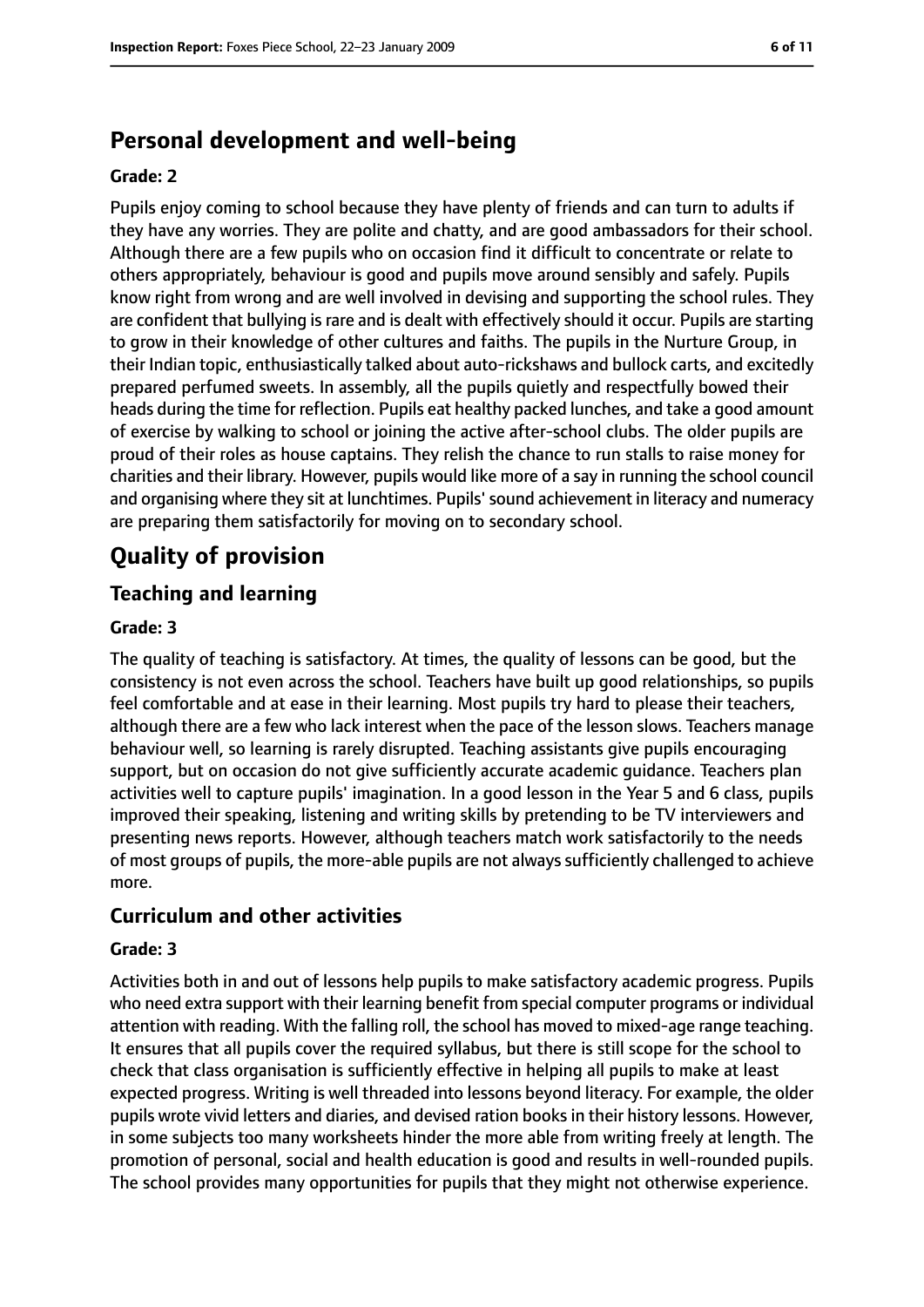Pupils enjoy trips to such places as the Hendon Air Museum and the theatre, as well as participating in a good range of sporting and active clubs.

#### **Care, guidance and support**

#### **Grade: 2**

The school provides outstanding pastoral care. It has built up great expertise in supporting pupils who are having problems at home, so that they can still enjoy coming to school. Staff make good use of outside professionals to provide specific advice. New pupils settle in quickly because of the genuine warmth shown to every individual. Staff follow procedures carefully to ensure that the safety, health and welfare of pupils are paramount. Academic guidance is improving. In lessons, pupils know what they should achieve by the end, and are starting to check their own and each other's work. The older pupils were able to describe their targets for longer-term learning, but the younger ones were less clear about how they could improve their work.

# **Leadership and management**

#### **Grade: 3**

The headteacher leads a committed and caring staff in a happy school where discrimination is not tolerated. She and her senior team put great store on pupils learning to be valuable members of the community, whether in school or beyond. One parent stated, typically of many other similar comments, 'Foxes Piece is a credit to the community'. The headteacher and her new deputy headteacher are improving their use of data to anticipate where to provide extra support to prevent dips in achievement. Nevertheless, they are not yet sufficiently confident in judging the school's achievement against other schools nationally. Leaders and managers, including governors, are clear about the main priorities for improvement. They are starting to be more rigorous in ensuring that the precise impact of any planned school development on the pupils' achievement is what determines its success. The newly introduced governors' marketing committee is working determinedly to raise pupil numbers. The school meets all safeguarding requirements.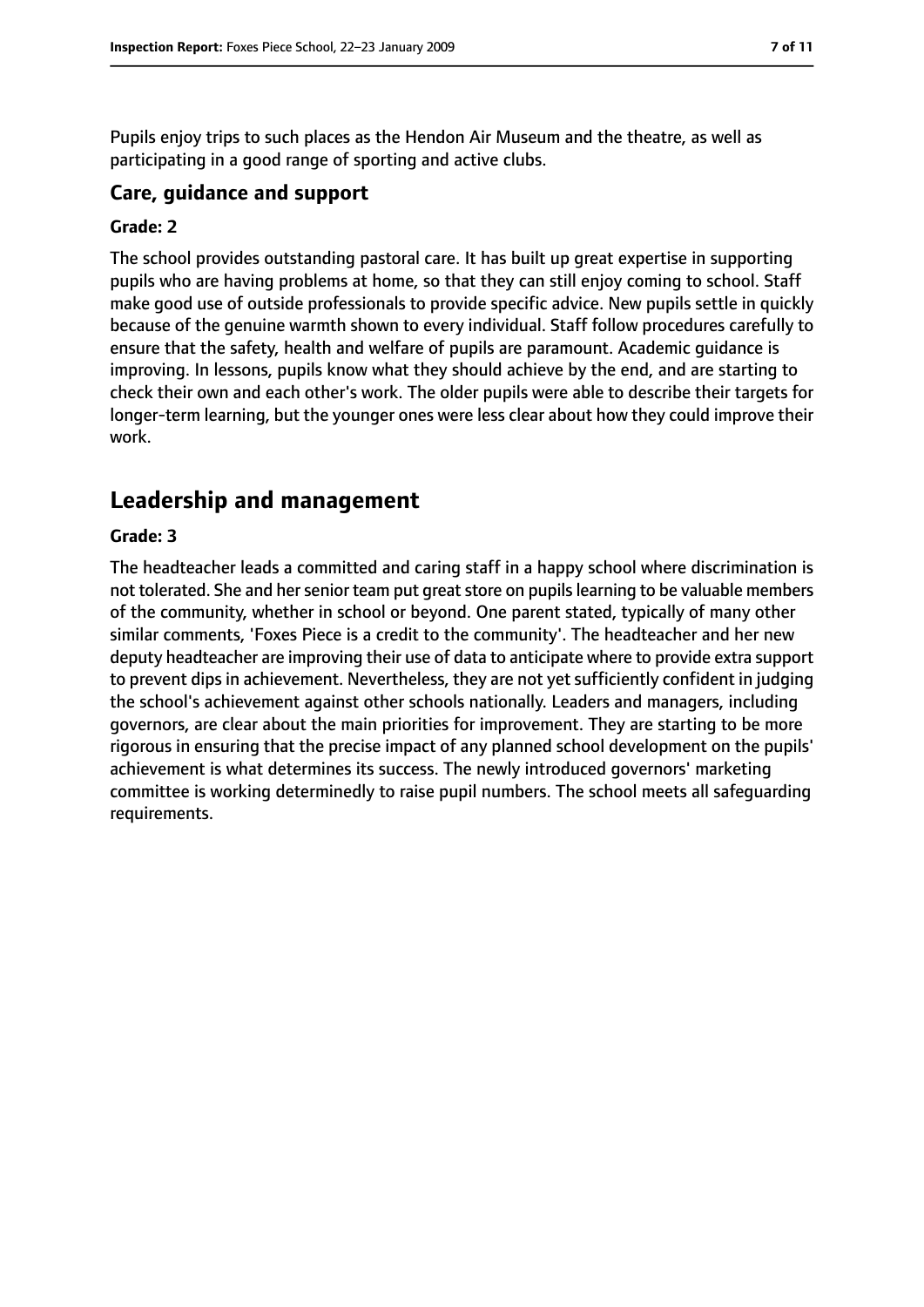**Any complaints about the inspection or the report should be made following the procedures set out in the guidance 'Complaints about school inspection', which is available from Ofsted's website: www.ofsted.gov.uk.**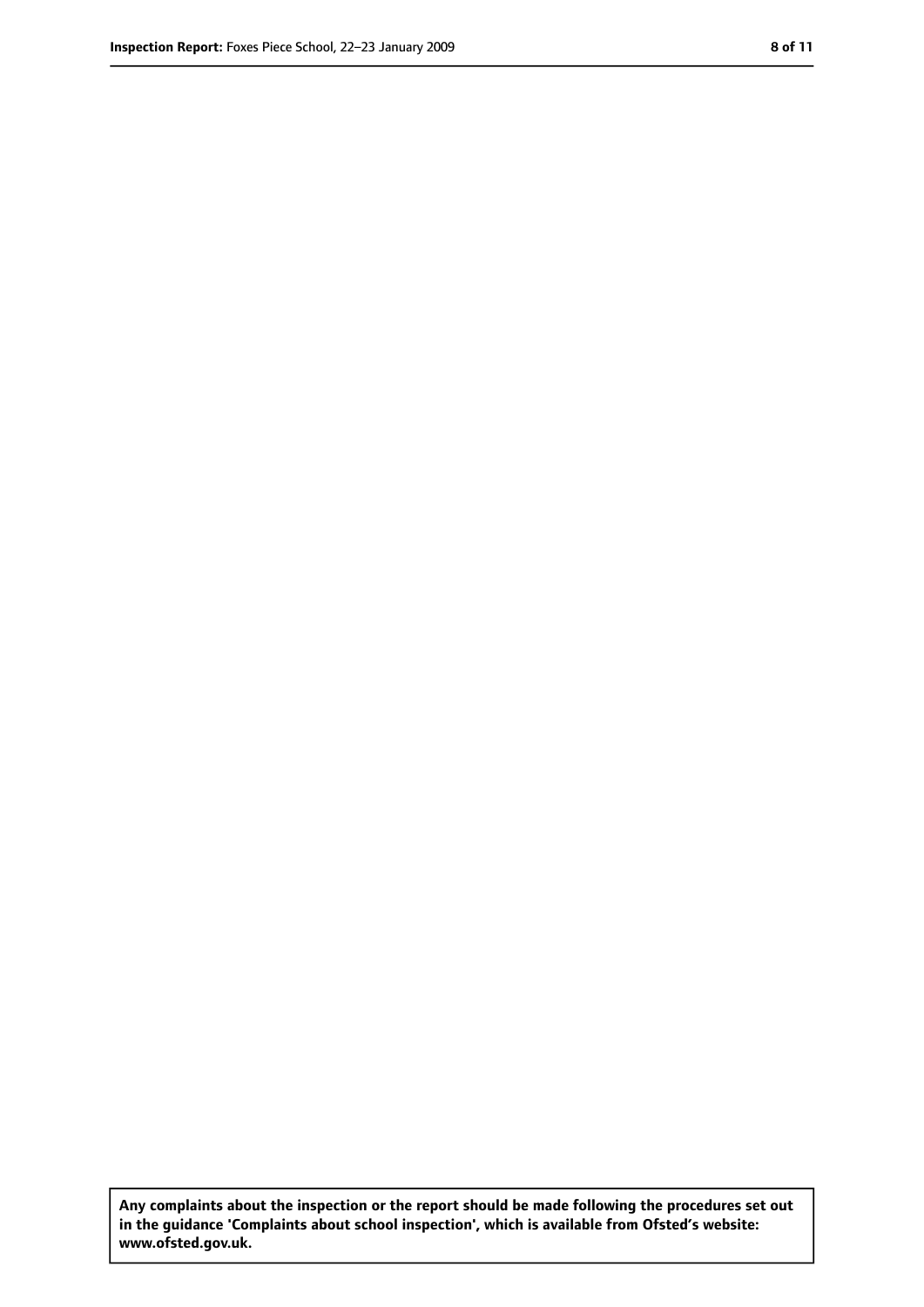# **Inspection judgements**

| key to judgements: grade 1 is outstanding, grade 2 good, grade 3 satisfactory, and ا | School         |
|--------------------------------------------------------------------------------------|----------------|
| arade 4 inadequate                                                                   | <b>Overall</b> |

## **Overall effectiveness**

| How effective, efficient and inclusive is the provision of<br>education, integrated care and any extended services in meeting the<br>needs of learners? |     |
|---------------------------------------------------------------------------------------------------------------------------------------------------------|-----|
| Effective steps have been taken to promote improvement since the last<br>inspection                                                                     | Yes |
| How well does the school work in partnership with others to promote learners'<br>well being?                                                            |     |
| The capacity to make any necessary improvements                                                                                                         |     |

# **Effectiveness of the Early Years Foundation Stage**

| How effective is the provision in meeting the needs of children in the<br>l EYFS?            |  |
|----------------------------------------------------------------------------------------------|--|
| How well do children in the EYFS achieve?                                                    |  |
| How good are the overall personal development and well-being of the children<br>in the EYFS? |  |
| How effectively are children in the EYFS helped to learn and develop?                        |  |
| How effectively is the welfare of children in the EYFS promoted?                             |  |
| How effectively is provision in the EYFS led and managed?                                    |  |

#### **Achievement and standards**

| How well do learners achieve?                                                  |  |
|--------------------------------------------------------------------------------|--|
| $\vert$ The standards <sup>1</sup> reached by learners                         |  |
| How well learners make progress, taking account of any significant variations  |  |
| between groups of learners                                                     |  |
| How well learners with learning difficulties and/or disabilities make progress |  |

## **Annex A**

<sup>&</sup>lt;sup>1</sup>Grade 1 - Exceptionally and consistently high; Grade 2 - Generally above average with none significantly below average; Grade 3 - Broadly average to below average; Grade 4 - Exceptionally low.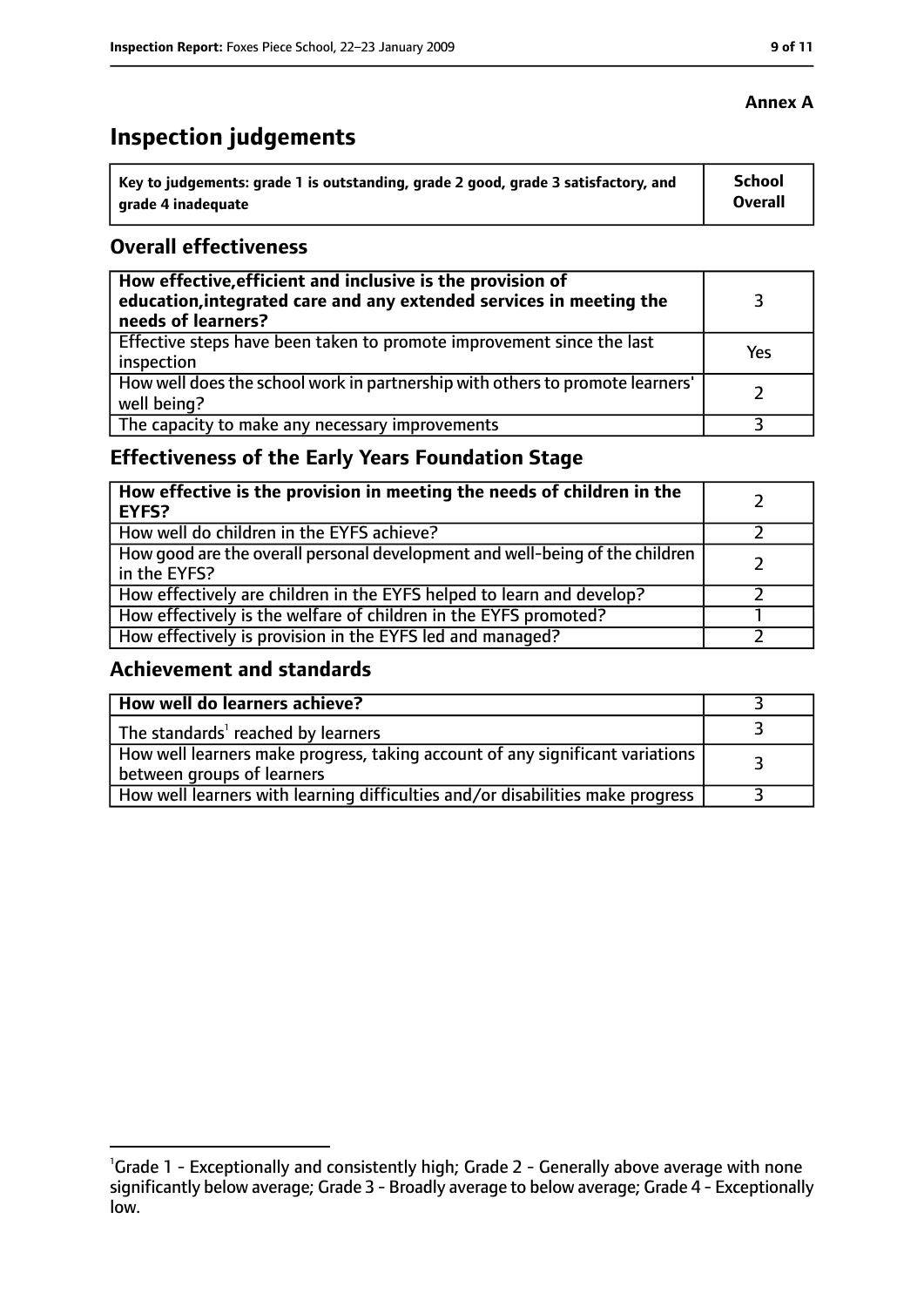# **Personal development and well-being**

| How good are the overall personal development and well-being of the<br>learners?                                 |  |
|------------------------------------------------------------------------------------------------------------------|--|
| The extent of learners' spiritual, moral, social and cultural development                                        |  |
| The extent to which learners adopt healthy lifestyles                                                            |  |
| The extent to which learners adopt safe practices                                                                |  |
| The extent to which learners enjoy their education                                                               |  |
| The attendance of learners                                                                                       |  |
| The behaviour of learners                                                                                        |  |
| The extent to which learners make a positive contribution to the community                                       |  |
| How well learners develop workplace and other skills that will contribute to<br>their future economic well-being |  |

# **The quality of provision**

| How effective are teaching and learning in meeting the full range of<br>learners' needs?              |  |
|-------------------------------------------------------------------------------------------------------|--|
| How well do the curriculum and other activities meet the range of needs and<br>interests of learners? |  |
| How well are learners cared for, quided and supported?                                                |  |

# **Leadership and management**

| How effective are leadership and management in raising achievement<br>and supporting all learners?                                              |           |
|-------------------------------------------------------------------------------------------------------------------------------------------------|-----------|
| How effectively leaders and managers at all levels set clear direction leading<br>to improvement and promote high quality of care and education |           |
| How effectively leaders and managers use challenging targets to raise standards                                                                 | 3         |
| The effectiveness of the school's self-evaluation                                                                                               | 3         |
| How well equality of opportunity is promoted and discrimination eliminated                                                                      |           |
| How well does the school contribute to community cohesion?                                                                                      |           |
| How effectively and efficiently resources, including staff, are deployed to<br>achieve value for money                                          |           |
| The extent to which governors and other supervisory boards discharge their<br>responsibilities                                                  | 3         |
| Do procedures for safequarding learners meet current government<br>requirements?                                                                | Yes       |
| Does this school require special measures?                                                                                                      | <b>No</b> |
| Does this school require a notice to improve?                                                                                                   | No        |